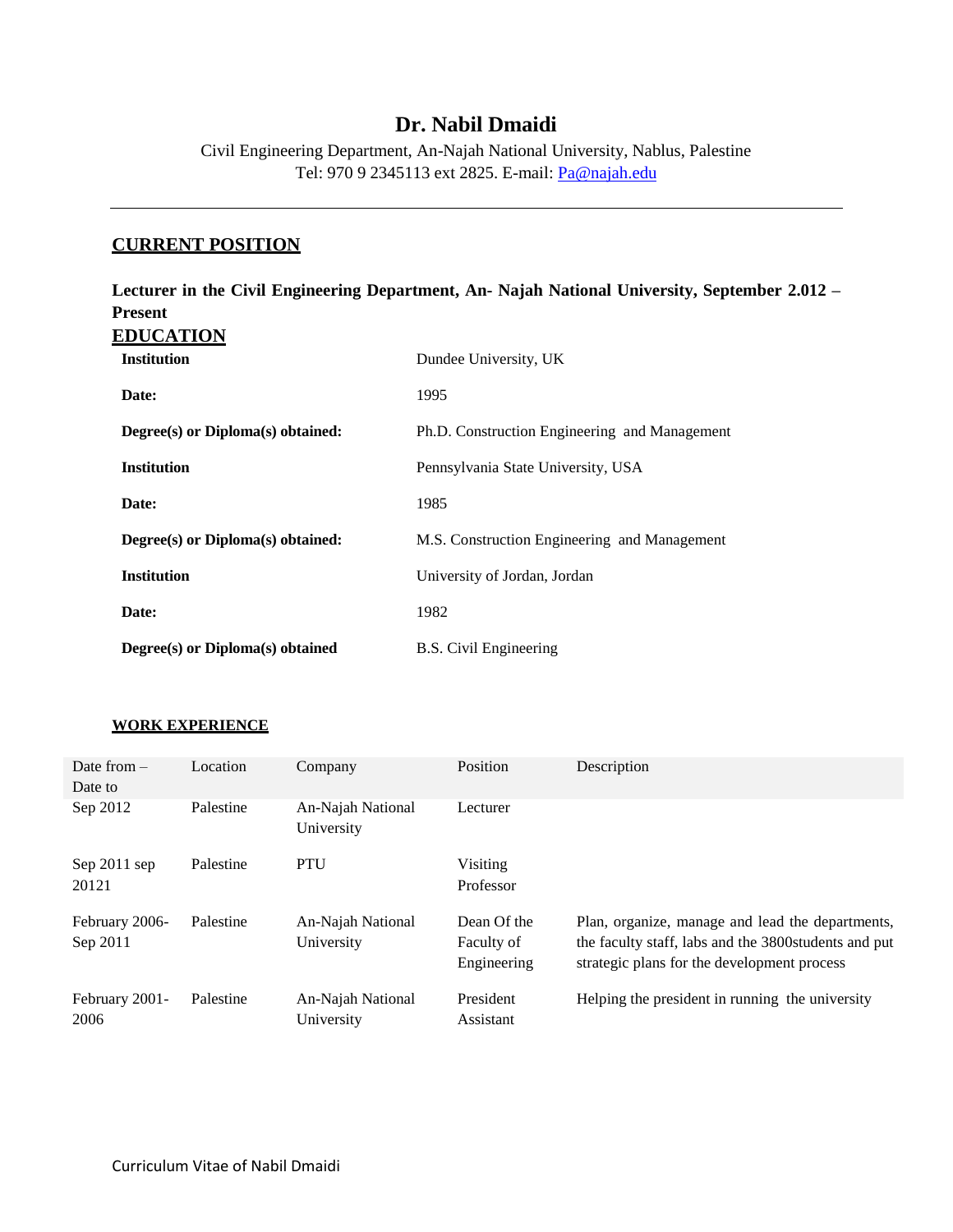| August 2001-<br>2004          | Palestine | An-Najah National<br>University | Director of<br>Studies and<br>Projects Unit | Coordinate and manage all the projects within the<br>unit                                                                               |
|-------------------------------|-----------|---------------------------------|---------------------------------------------|-----------------------------------------------------------------------------------------------------------------------------------------|
| 2004-2004                     | Palestine | An-Najah National<br>University | Dean of<br>Hisham Hijawi                    | Plan, organize and manage the departments within<br>the faculty students staff and labs                                                 |
| September<br>1998-2000        | Palestine | An-Najah National<br>University | Dean of An-<br>Najah College                | Plan, organize and manage the departments within<br>the faculty, put strategic plan for the faculty. Put<br>plans for training of staff |
| October 1997-<br>October 1998 | Palestine | An-Najah National<br>University | Chairman of<br>Civil<br>Engineering         | Run the department and all resources related to it<br>and put strategic plans for the development<br>process                            |

#### **Certifications or professional registrations**

Member, Engineers Association: Jerusalem Centre, Palestine

#### **ADDITIONAL CAREER EXPERIENCE - PART TIME**

Over 31 years experience in Strategic Planning, project management, project evaluation, time control, cost control, productivity improvement, cost modelling, developing and running training programs in project management, tendering process and construction management to Paltel group and engineers association Lecturing at An-Najah University in courses related to project management, construction Contracts, cost estimates and tendering process, procurement and tender document preparation, engineering economy and contracts.

## **SOCIAL AND ORGANIZATIONAL SKILLS**

• I was a founder excutive member or chairman or elected as the representative of the followings

- 1 Employee representative 3 times
- 2-alarabeia company
- 3- Alrased eledtesadi
- 4- Palestine housing secretary
- 5-Palestine consumers

6-alamerieh housing and many others

### **COMPUTER SKILLS**

• MS Project

• Projects Planning and Scheduling software (i.e. Primavera)

### **TRAINING**

Designing, developing and conducting training program in Construction management. project management. tendering process, types of contracts MS Project for PALTEL engineers for qualified Palestinian engineers with British Consulate and Engineering Association